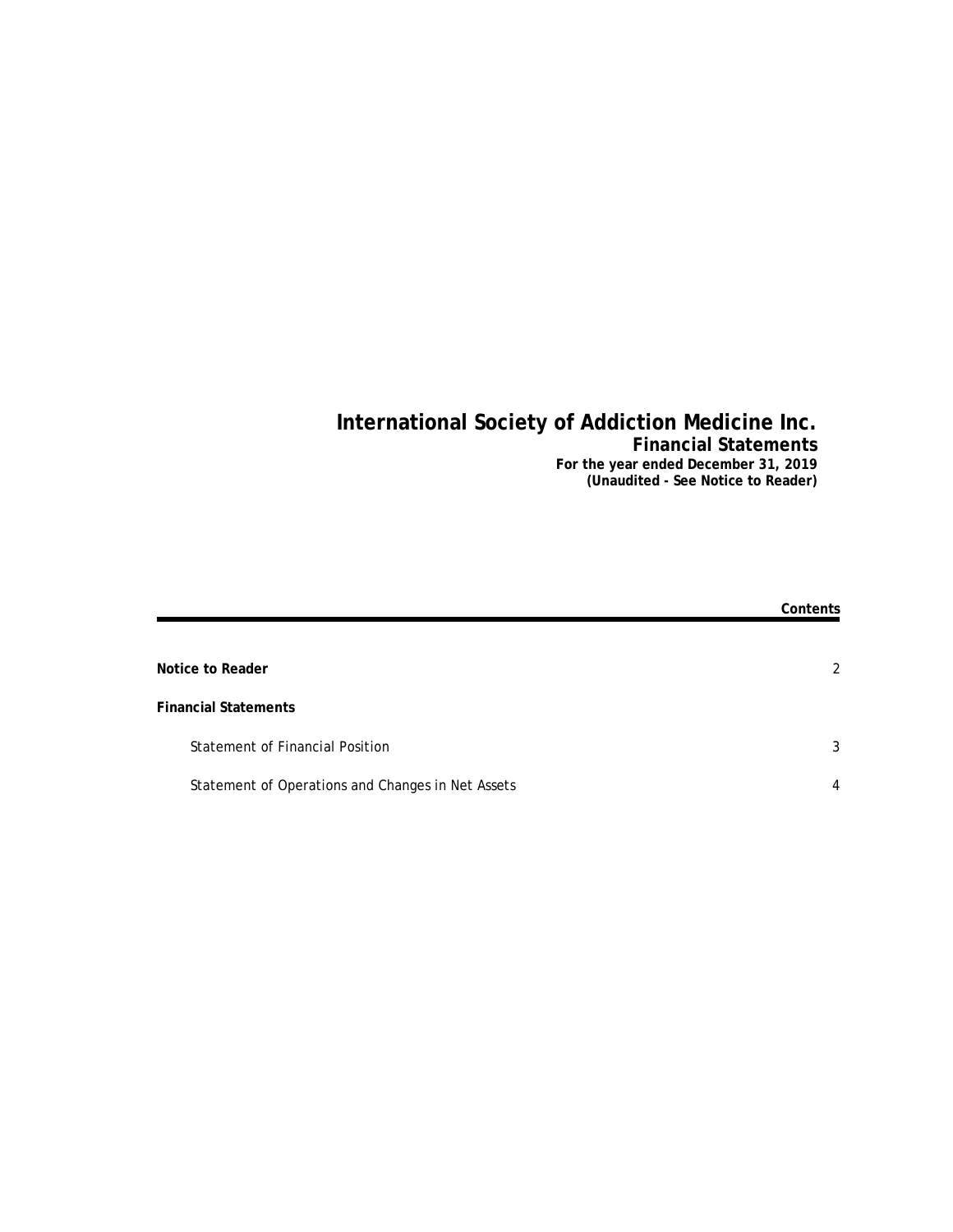

Tel: 403 266 5608 Fax: 403 233 7833 **www.bdo.ca**

BDO Canada LLP 903 – 8th Avenue SW, Suite 620 Calgary AB T2P 0P7 Canada

**Notice to Reader**

On the basis of information provided by management, we have compiled the statement of financial position of International Society of Addiction Medicine Inc. as at December 31, 2019 and the statement of operations and changes in net assets for the year then ended.

We have not performed an audit or a review engagement in respect of these financial statements and, accordingly, we express no assurance thereon.

Readers are cautioned that these statements may not be appropriate for their purposes.

BDO Canada LLP

Chartered Professional Accountants

Calgary, Alberta June 30, 2020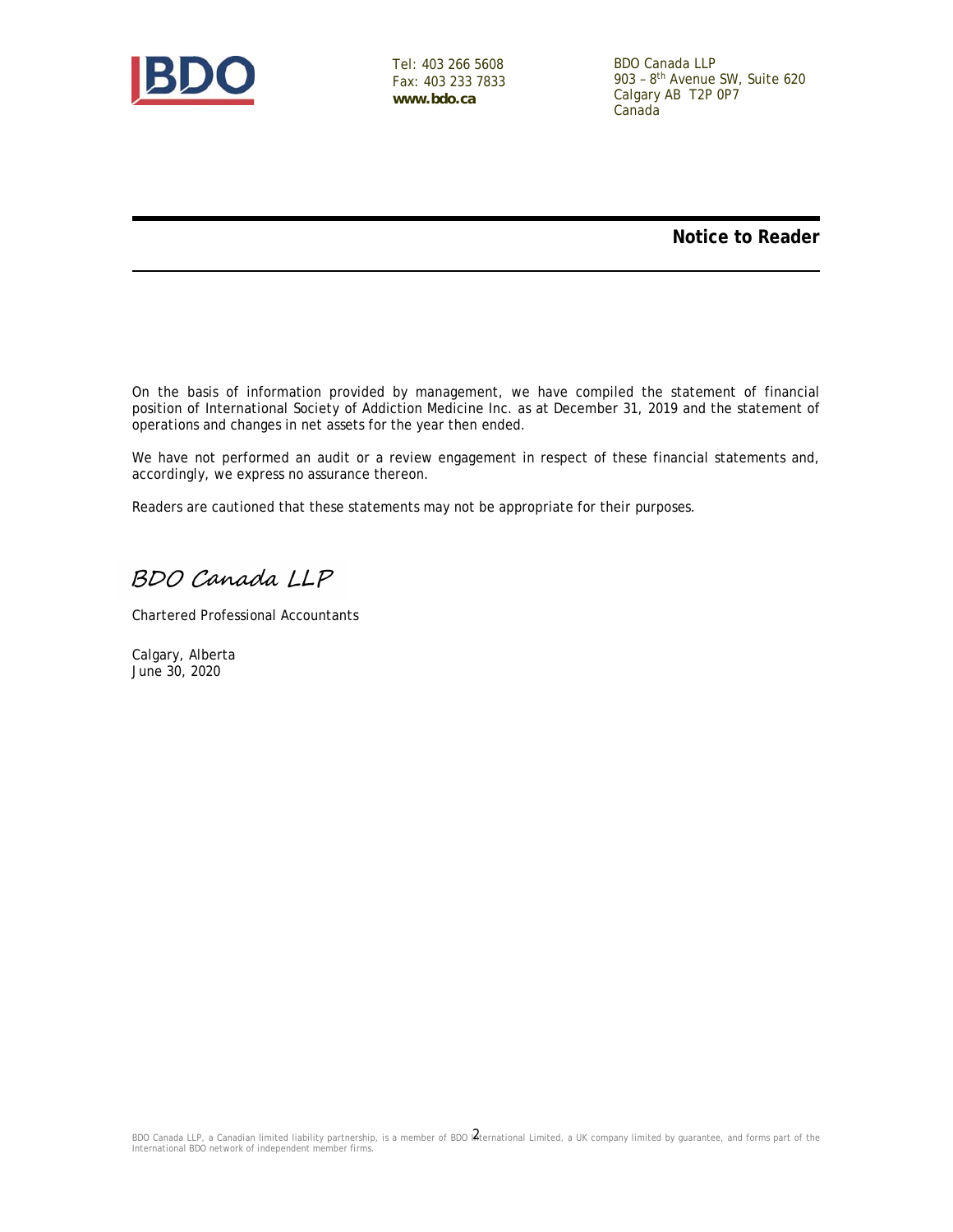## **International Society of Addiction Medicine Inc. Statement of Financial Position (Unaudited - See Notice to Reader)**

| December 31                                                              | 2019                   | 2018              |
|--------------------------------------------------------------------------|------------------------|-------------------|
| Assets                                                                   |                        |                   |
| Current<br>Cash<br>Prepaid expenses                                      | \$<br>263,129<br>6,962 | \$<br>311,999     |
|                                                                          | 270,091                | 311,999           |
| Equipment                                                                | 1,846                  | 2,850             |
|                                                                          | \$<br>271,937          | \$<br>314,849     |
| <b>Liabilities and Net Assets</b>                                        |                        |                   |
| Current<br>Accounts payable and accrued liabilities                      | \$<br>3,600            | \$<br>3,600       |
| Net assets<br>Unrestricted net assets<br>Internally restricted net asset | 213,297<br>55,040      | 248,077<br>63,172 |
|                                                                          | 268,337                | 311,249           |
|                                                                          | \$<br>271,937          | \$<br>314,849     |